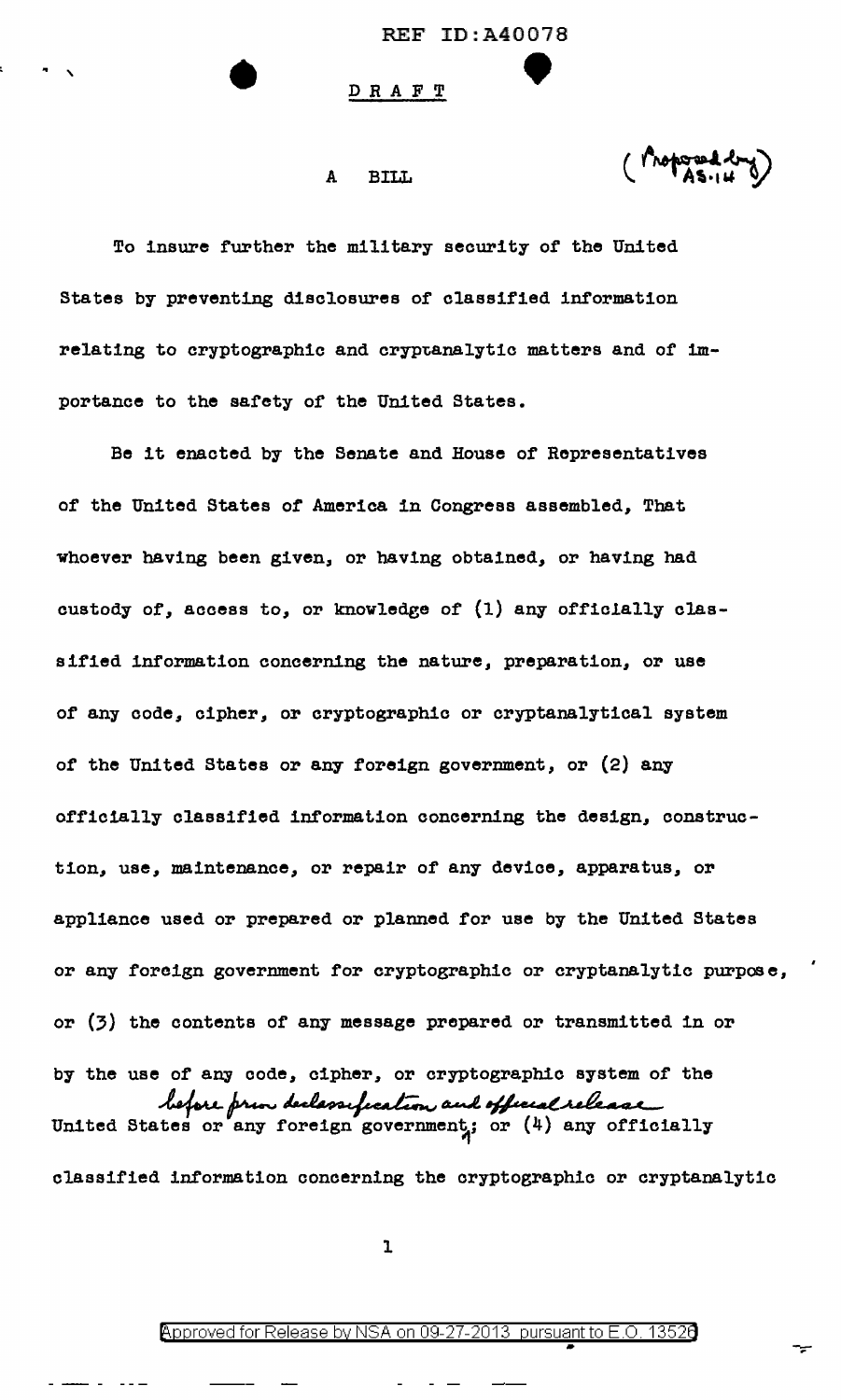REF ID:A40078<br>
• P activities of the United States or any foreign government, or (5) any officially classified information which has been derived from cryptanalysis of messages transmitted by the  $0^{\circ}$ United States or any foreign government, shall (a) use the information or messages in a manner prejudicial to the safety or interests of the United States or for the benefit of any foreign power to the detriment of the United States, or (b) retain any document or other matter of the categories described under items  $(1)$ ,  $(2)$ ,  $(3)$ ,  $(4)$ , and  $(5)$  above, when he has no right to retain it or when it is contrary to the safety or interests of the United States for him to retain it, or (c) fails to comply with all directives issued by lawful authority with regard to the return or disposal thereof, or (d) fails to take reasonable care of, or so conducts himself as to endanger the safety of any " document or other matter of the categories described under items (1), (2), (3), (4), and (5) above, shall (1) in the case of matter officially classified "restricted", be fined not more than \$1000 or imprisoned not more than two years or both, (ii) in the case of matter officially classified "confidential", be fined not more than \$5000 or imprisoned not more than five years or both, and (iii) in the case of matter officially classified "secret" or higher, be fined not more than \$10,000 or imprisoned not more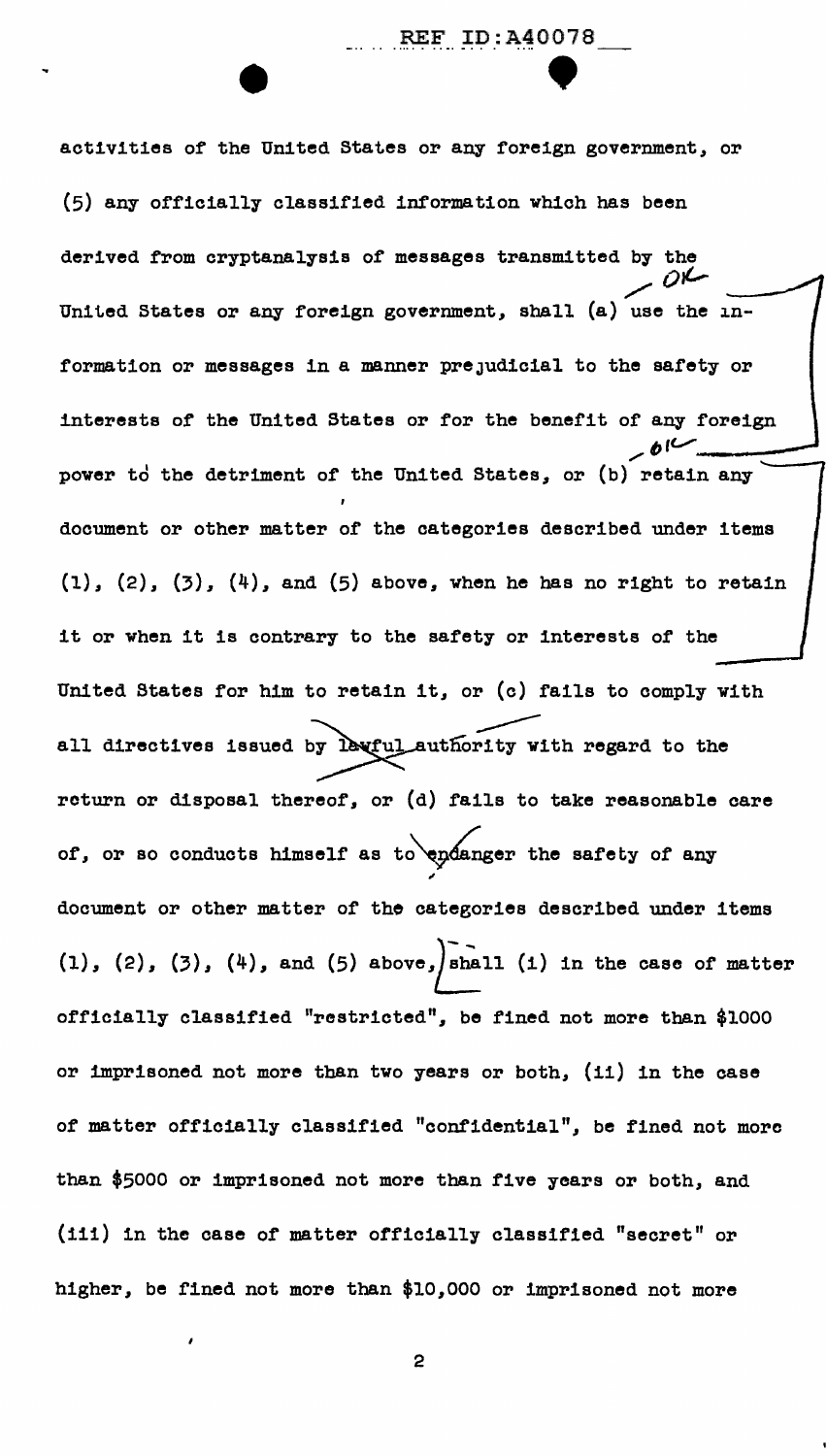than ten years or both.

...

SEC 2 The release to the public of any classified information or matter of the categories described under items rr-  $(1)$ ,  $(2)$ ,  $(3)$ ,  $(4)$ , and  $(5)$  of Section 1 shall be in accordance with regulations prescribed by the President.  $\overline{\phantom{a}}$ 

Sections  $\overline{y}$ , 4, and 5-=same as present similarly numbered **•S\W:L:Lbhs.\_** 

 $\sim$   $\sim$ 

 $\sim$   $-$ 

\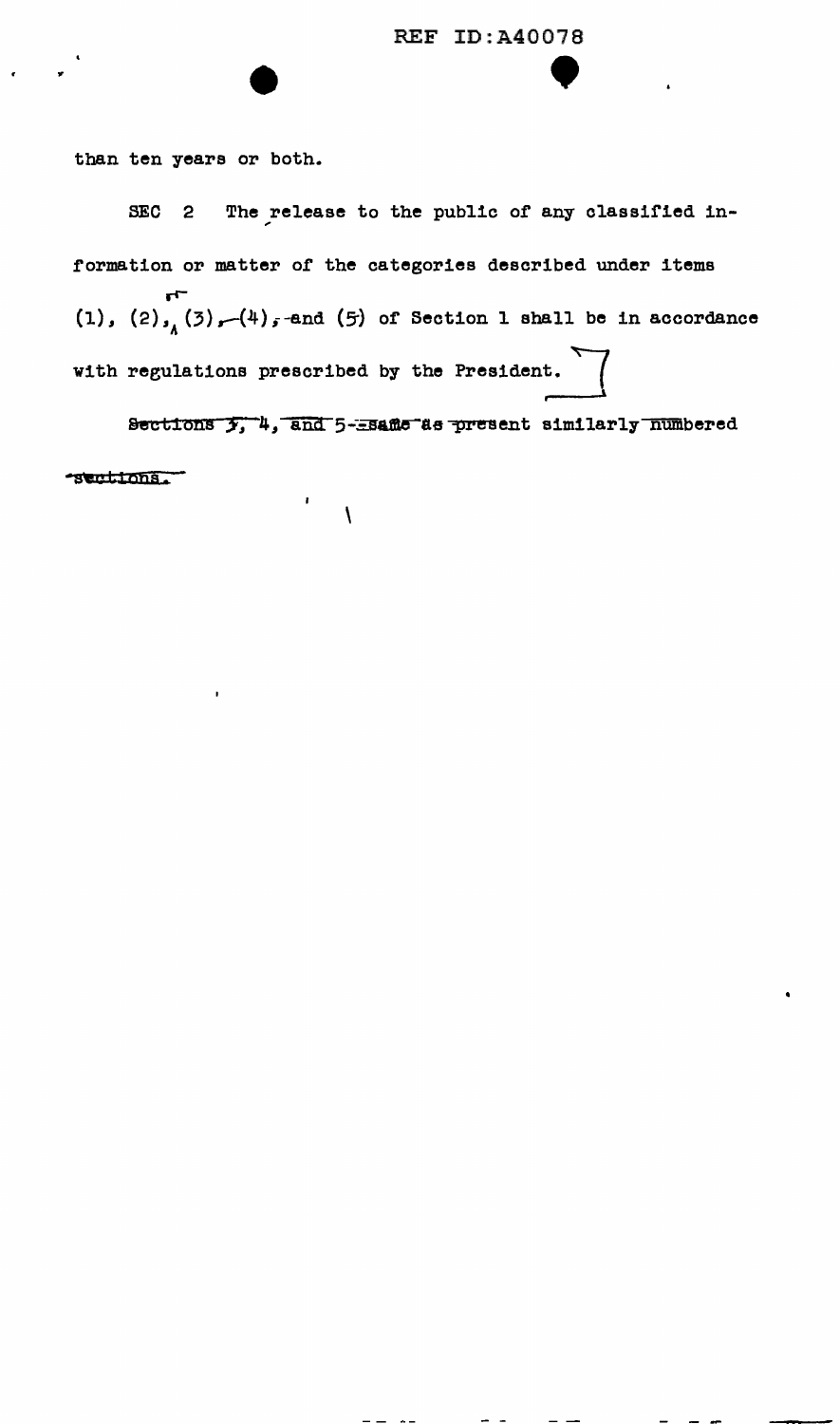80th CONGRESS 1st SESSION

 $\sigma_{\rm{max}}=0.00000$ 

 $\overline{z}$   $\overline{z}$ 

• 1

s. 1019

•

# IN THE SENATE OF THE UNITED STATES April 1 (Legislative day, March 24), 1947 Mr. Gurney (by request) introduced the following bill; which was read twice and referred to the Committee on the Judiciary

# A BILL

To insure further the military security of the United States by preventing disclosures of information secured through official sources.

Be it enacted by the Senate and House of Representatives of the United States of America in Congress assembled, That whoever, by virtue of his employment by or performance of services for the United States or by virtue of his employment by any person, firm, or corporation performing services for the United States or by virtue of his service in the armed forces of the United States, having obtained, or having had custody of, access to, or knowledge of (1) any information concerning the nature, preparation, or use of any code, cipher, or cryptographic or cryptanalytical system of the United States or any foreign government; or (2) any information concerning the design, construction, use, maintenance, or repair of any device, apparatus, or appliance used or prepared or

1

•

 $\equiv$ 

 $\mathfrak{c}$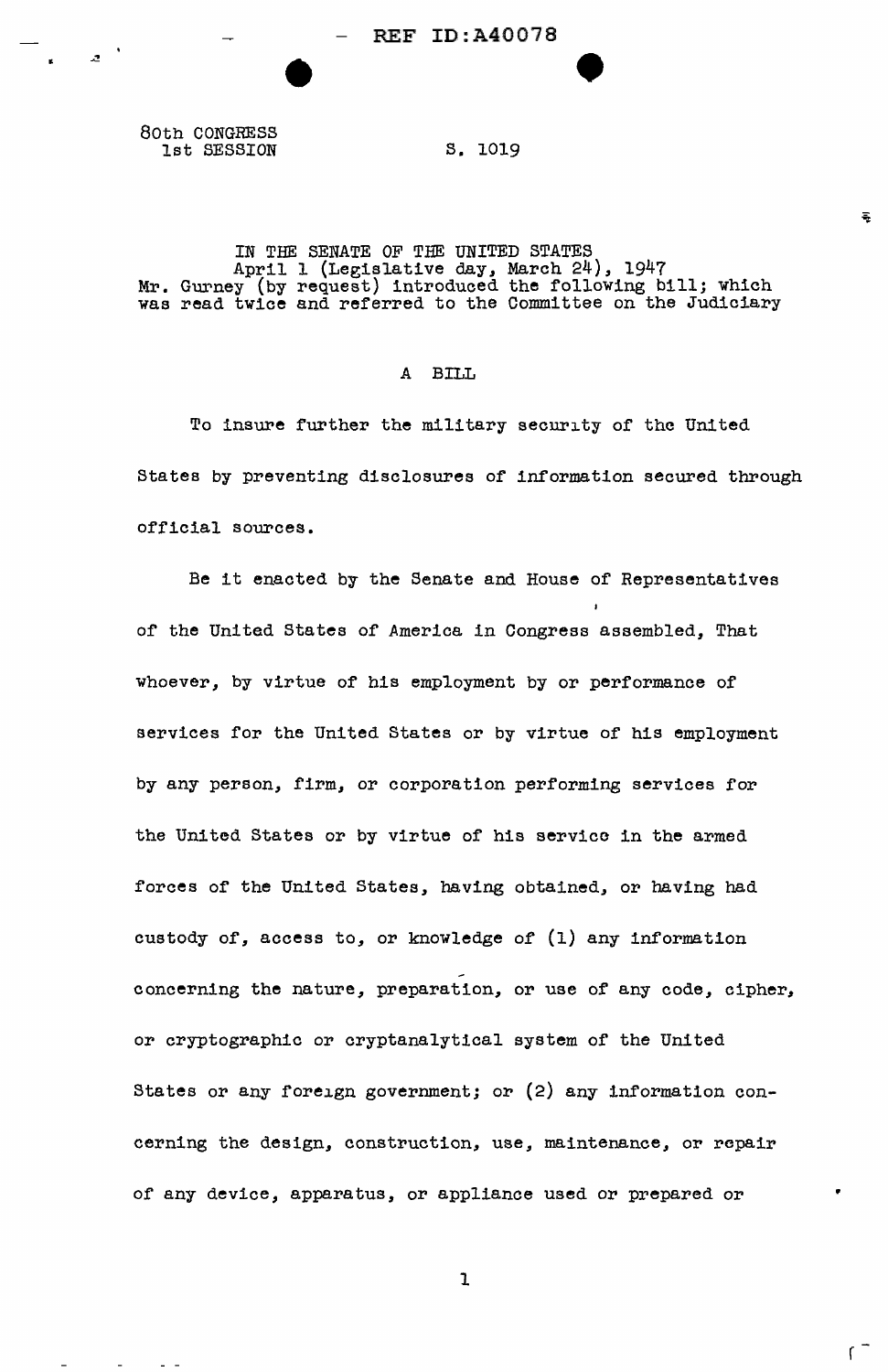planned for use by the United States or any foreign government for cryptographic or cryptanalytic purpose, or (3) any message, document, writing, note, paper, or the contents or meaning thereof, which has been, or purports to have been, prepared or transmitted in or by the use of any code, cipher, or cryptographic system of the United States or any foreign government, or  $(4)$  any information concerning the cryptographic or cryptanalytic activities of the United States or any foreign government, or (5) any information which has been or purports to have been derived from cryptanalysis of messages transmitted by the United States or any foreign government, shall willfully, without authorization by the head of the department or agency by which such person was employed or in which he performed services at the time when he had custody of or access to or obtained knowledge of the above-described information or material, or if such department or agency is no longer in existence, without Joint authorization by the Secretary of State, the Secretary of War, and the Secretary of the Navy, e communication, furnish, or transmit to another or publish any such information or material, shall be fined not more than \$10,000 or imprisoned not more than ten years or both.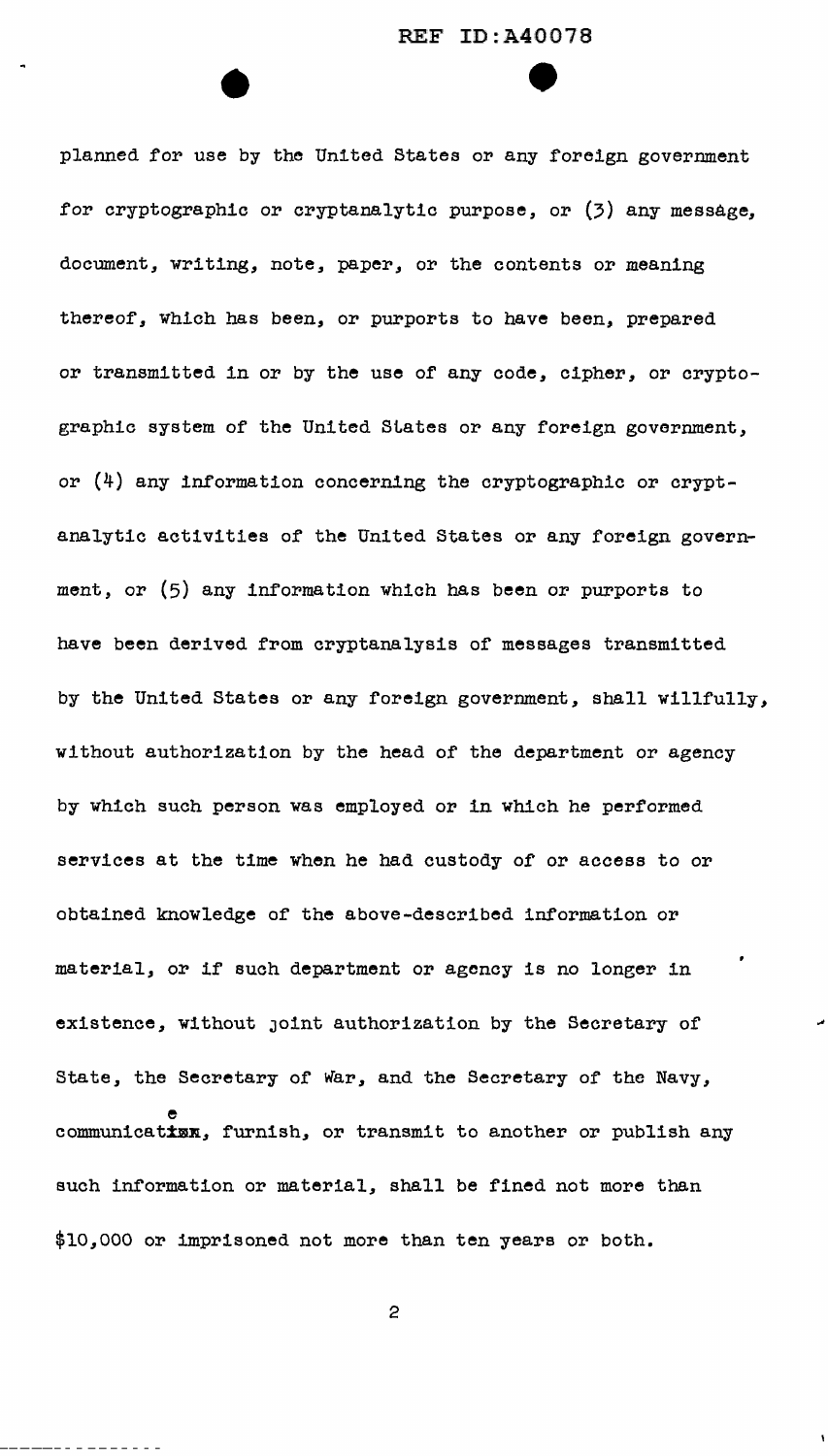### $------REF-1D: A40078$

•<br>• Authorizations, as herein provided, shall be granted only in accordance with regulations prescribed by the President.

SEC. 2. Whoever, by virtue of his employment by or per<sup>f</sup>ormance of services for any foreign government or by virtue of his service in the armed forces of any foreign government, havins obtained, or having had custody of, access to, or knowledge of (1) any information concerning the nature, preparation, or use of any code, cipher, or cryptographic or cryptanalyt1cal system of the United States, or (2) any information concerning the design, construction, use, maintenance, or repair of any device, apparatus, or appliance used or prepared or planned for use by the United States for cryptographic or cryptanalytic purpose, or (3) any message, document, writing, note, paper, or the contents or meaning thereof, which has been, or purports to have been, prepared or transmitted in or by the use of any code, cipher, or cryptographic system of the United States, or  $(4)$  any information concerning the cryptographic or cryptanalytic activities of the United States, or (5) any information which has been or purports to have been derived from cryptanalysis of messages transmitted by the United States, shall willfully, without joint authemx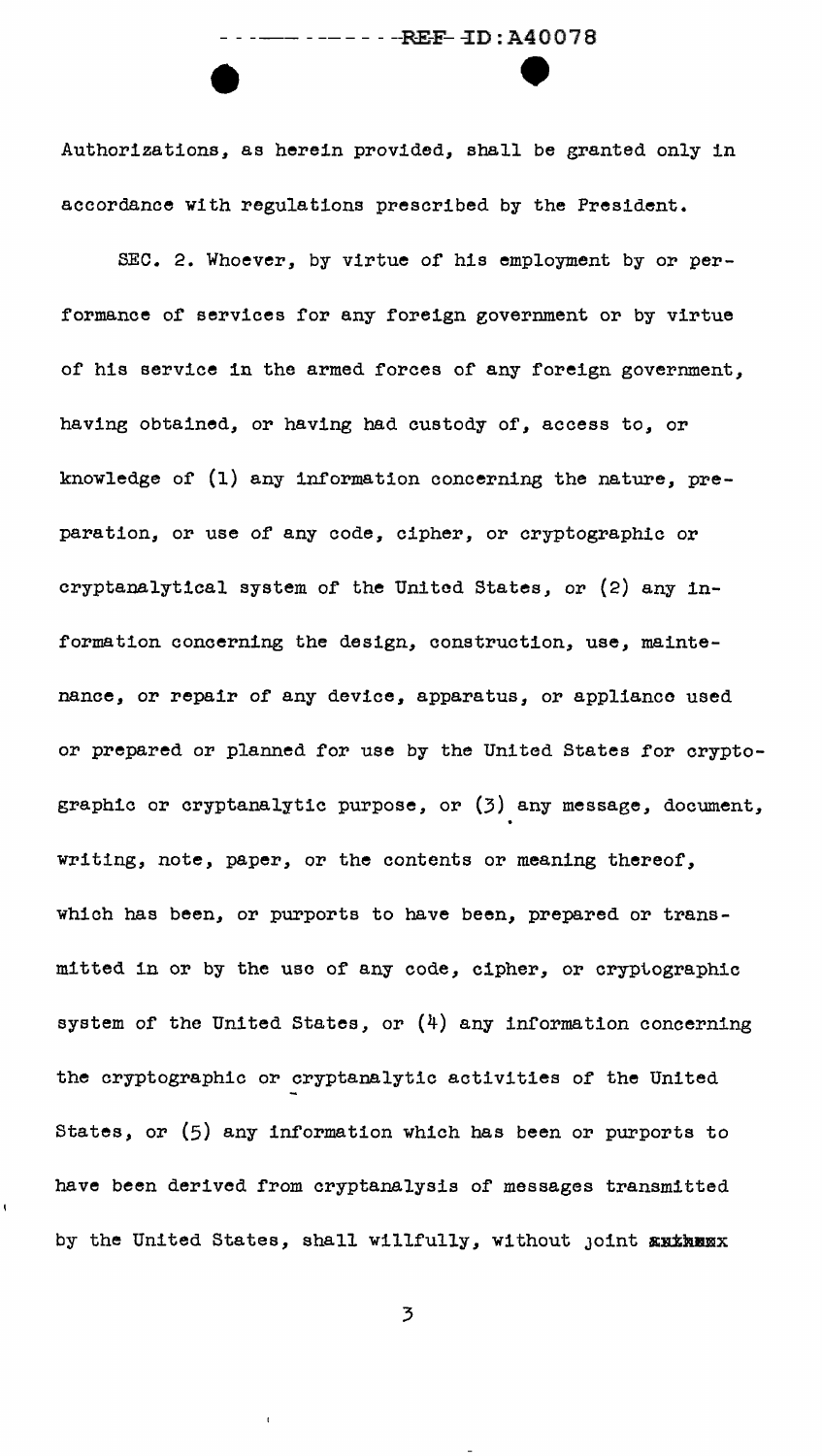# ----------RE-F---TB-:\*4-0-0-1-8- **REF ID:A40078**

authorization by the Secretary of State, the Secretary of War, and the Secretary of the Navy communicate, furnish, or transmit to another or publish any such information or material, shall be fined not more than \$10,000, or imprisoned not more than ten years, or both.

SEC. 3. The term "foreign government" as used herein includes any person or persons acting or purporting to act for or on behalf of any military or naval force, faction, party, department, agency, or bureau of or within a foreign country, or for or on behalf of any government or any person or persons purporting to act as a government within a foreign country, whether or not such government is recognized by the United States.

SEC. 4. (a) The terms "code", "cipher", and "cryptographic" as used herein include any secret writing, deception, mechanical or electrical device, or other method used for the purpose of disguisine or concealing the contents or the meaning of any communication.

(b) The term "cryptanalytic" as used herein includes all methods of interception and all methods of obtaining information of the contents of cryptographic communication.